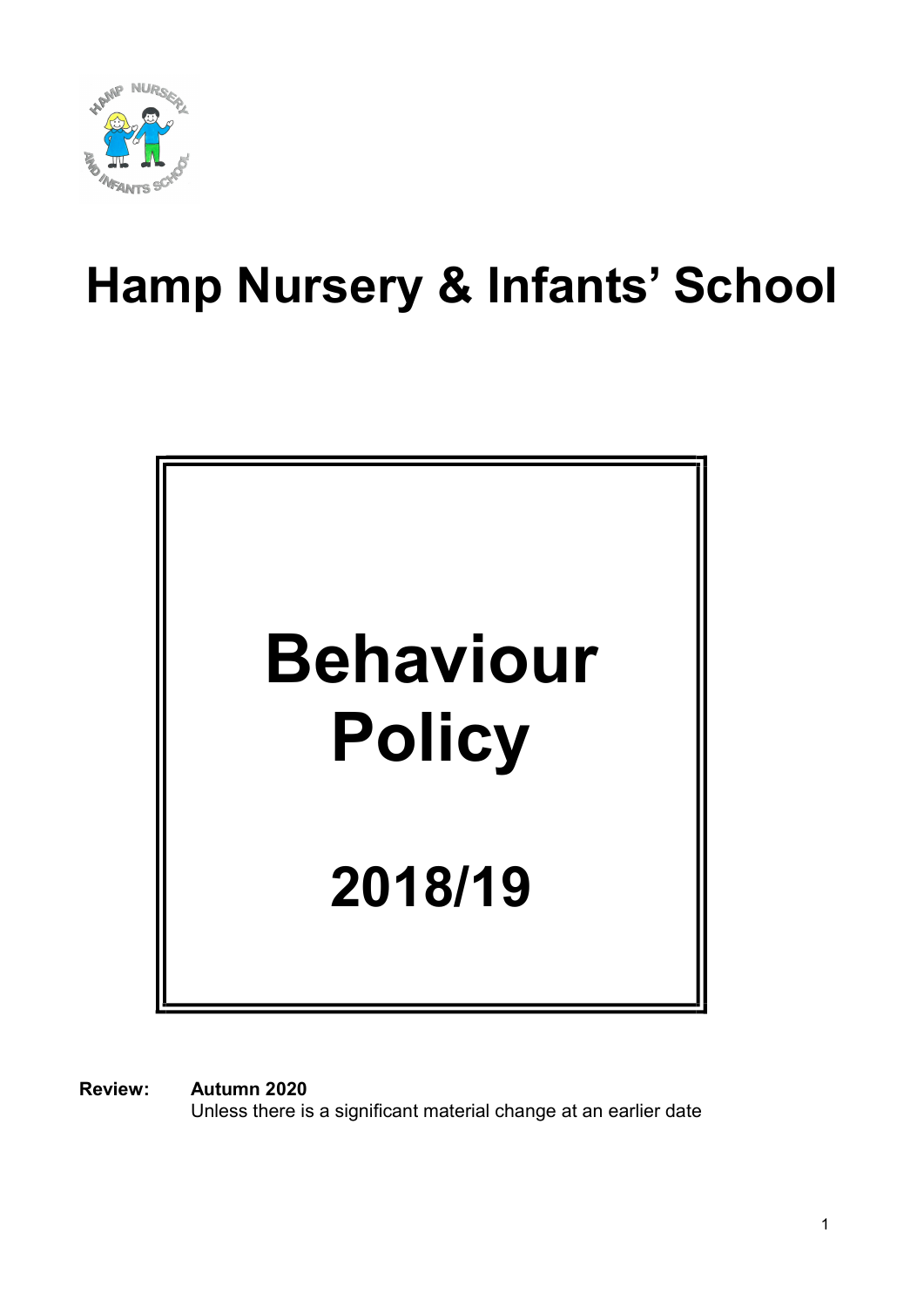## Statement of Intent

It is hoped that good patterns of behaviour will be established at home before a child's entry into school. Our aim is to build on these patterns in the following ways:

- 1. To develop in pupils a sense of self-discipline and an acceptance of responsibility for their own actions
- 2. To help children develop as caring, thinking individuals.
- 3. To create a happy and caring environment in which there is mutual respect between all members and where children learn to react positively with peers and adults and in which effective learning can take place.

Such aims are best achieved in a relaxed, pleasant atmosphere, in which pupils are able to give their best and are encouraged to fulfil their potential. This, in turn, demands a positive policy of encouraging good attitudes, reward and praise, providing good role models and setting good examples.

Children are encouraged to see school as being purposeful and to feel there is a need to do their best, both in their work and at play, achieving the highest standards at all times.

Staff are aware that the provision of a relevant, challenging and appropriate curriculum, to which all children have access, the use of creative and motivating teaching methods and the full involvement of all pupils are an essential requisite for a successful behaviour policy.

## Rules in School:

These are drawn up to ensure the safety and well-being of all children in the school. These rules are reasonable and can be clearly understood by all the children. If these rules are broken the child understands that some form of punishment will result, and this takes a number of forms:

- 1. Immediate verbal checking of misbehaviour and an indication of disapproval.
- 2. A minor punishment, where possible relevant to the offence, e.g. picking up books/resources if thrown on the floor.
- 3. Repeated or extra work, where the presentation or content of work is clearly below the pupil's potential.
- 4. Removal of some of the child's more pleasurable activities (e.g. missing playtimes).
- 5. Misbehaviour on the playground child to hold adult's hand or further advice to be sought from class teacher/Headteacher/Deputy Headteacher.
- 6. The class teacher deals with unacceptable behaviour in the first instance. All staff recognise the importance of fostering parental involvement and this should come at an early stage. This has the advantage of being a form of punishment, or throwing more light on problems behind the misbehaviour and providing joint/consistent action between school and home, thus preventing the pupil from playing off one against the other!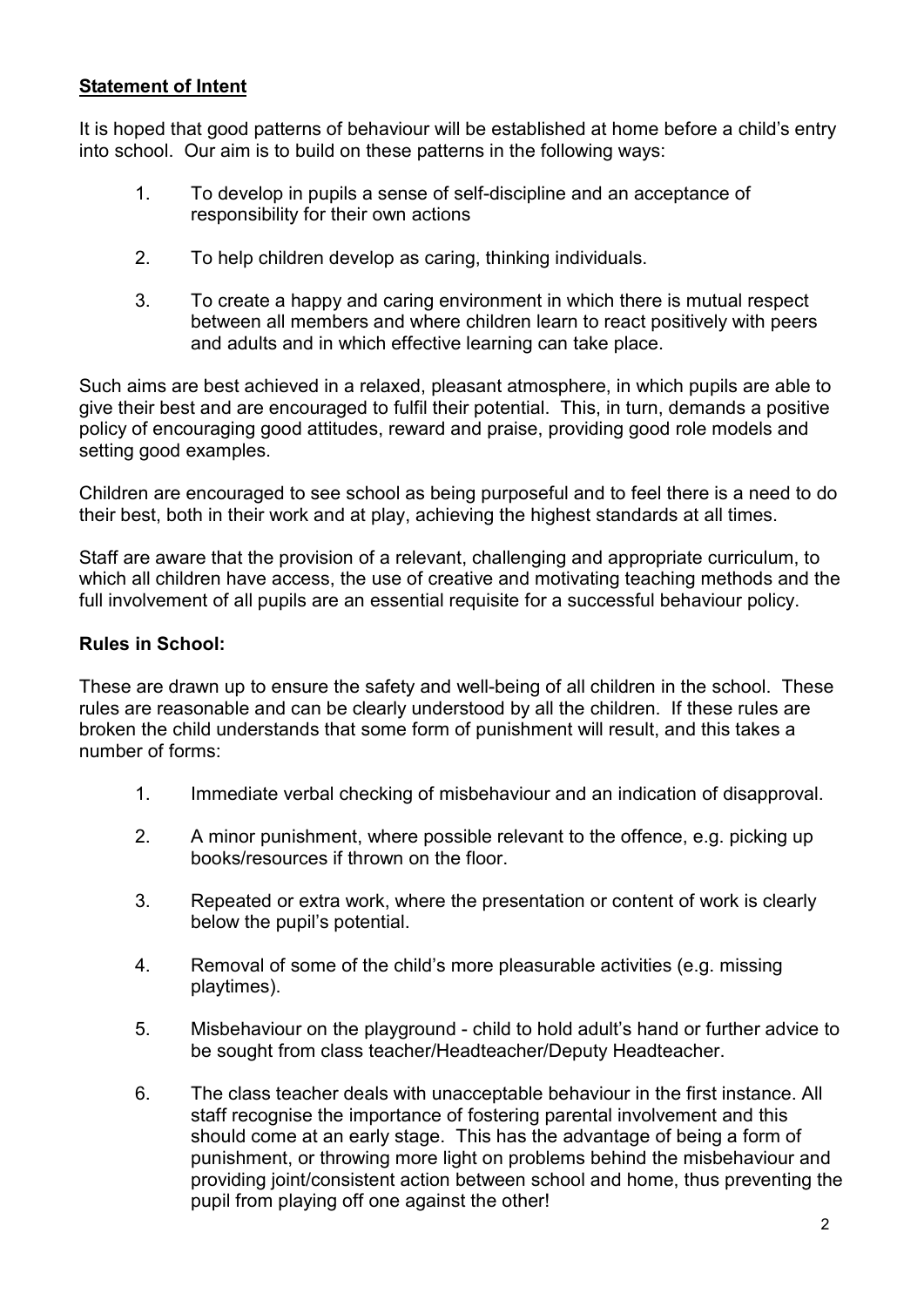- 7. Headteacher and Deputy Headteacher will support staff, wherever possible, in all matters concerned with children's unacceptable behaviour. If the teacher feels it appropriate then the child will be referred to either of these two.
- 8. Headteacher and Deputy Headteacher will decide what strategies can be used to help support the child's behaviour, e.g.
	- careful monitoring of the child's behaviour during playtimes
	- fixed term programme of support in an environment where the child is confident and secure (e.g. the Nursery) following which the children will be reintegrated onto the playground and behaviour will be closely monitored and supported
- 9. If the child misbehaves in the presence of non-teaching staff, that person must always make the class teacher aware of the incident and must call upon his/her support or the support of the Headteacher/Deputy Headteacher immediately if the situation is felt to be serious.

We are aware that disruption in school can be, in part, the result of external influences which are beyond the immediate control of the school. Poor behaviour often stems from personal problems or difficulties at home. Therefore, to punish the bad behaviour and ignore the reasons for it will have only a short-term effect and will not provide a complete solution.

Therefore, it is important to look for the reasons for the unacceptable behaviour. Outside agencies, such as Behaviour Support Services, Children's Social Care and Educational Psychologist to be referred to if it is felt appropriate (in consultation with the Headteacher and Special Educational Needs Co-ordinator).

It is the school's policy only to exclude as a very final resort - after all other forms of behavioural control have been unsuccessful. In this instance, the process set out by the Local Authority is to be followed and the full support of the Chairperson of the Governors is to be sought.

Good behaviour should be praised and unacceptable behaviour should always be challenged by all staff. Criticism should be constructive in its approach and include advice on how to improve!

Praise can be given in many ways and might include the following (no particular order):

- 1. a quiet word or an encouraging smile
- 2. a written constructive comment on children's work
- 3. a visit to another member of staff or Headteacher for comment
- 4. a public word of praise in front of a group, class etc.
- 5. public acknowledgement at 'Good Work Assembly'
- 6. by giving some special responsibility to the child as a direct result of 'good behaviour'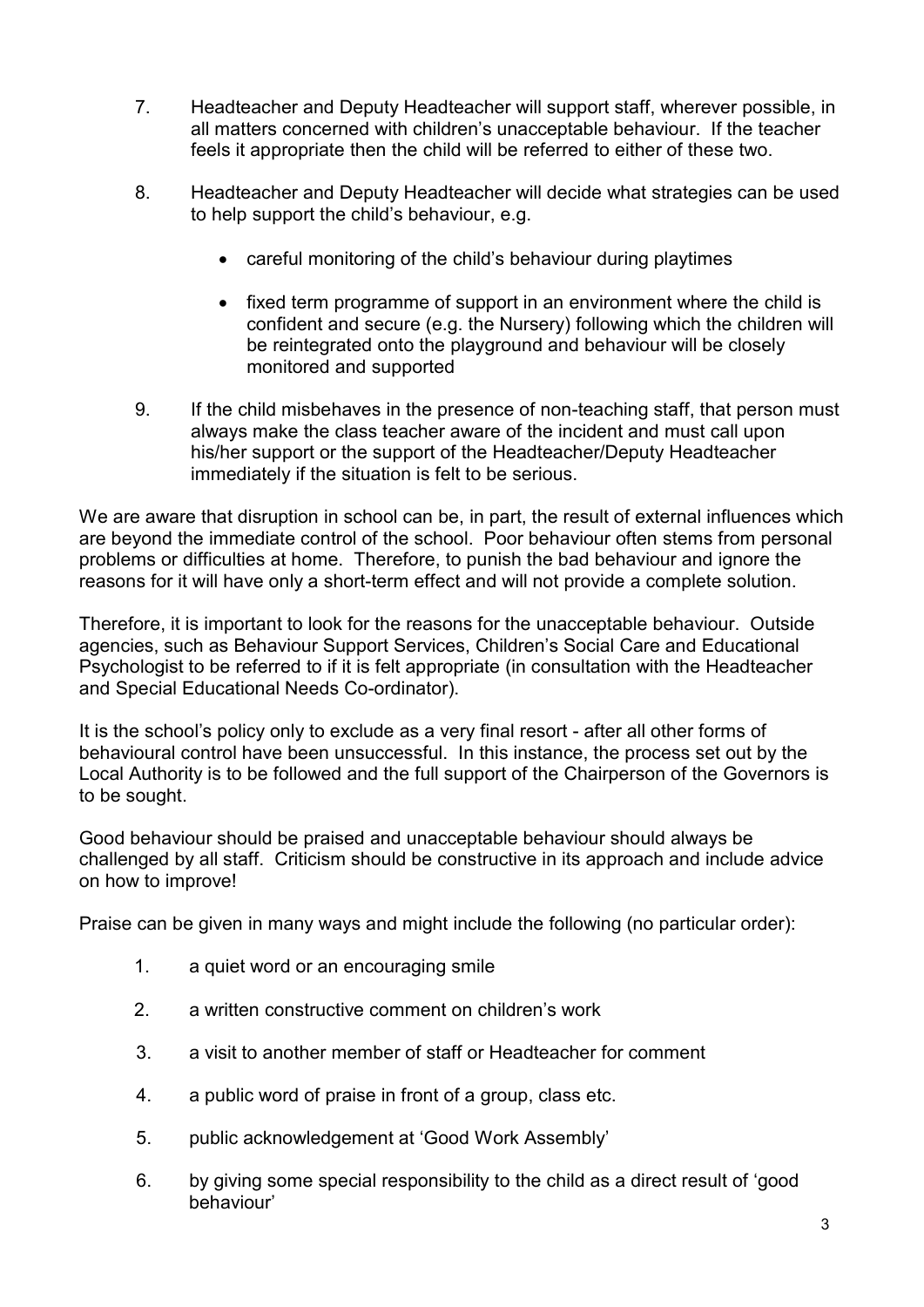- 7. use of the school report to comment favourably not only on good work and academic achievement, but on behaviour, involvement and general attitudes
- 8. a word to parents at the end of the day, informing them specifically of some action or achievement deserving praise. We must be careful that we do not only ask to see parents when something has gone wrong!

#### Restraint:

Where there is an immediate risk of injury, or damage to property, a teacher may have to intervene straight away. For example, to prevent a child running off a pavement onto a busy road, or to prevent a pupil hitting someone, or throwing something.

Where the risk is not so urgent the teacher/teaching assistant should consider carefully whether, and if so when, intervention is appropriate. Staff should always attempt to deal with a situation through other strategies before using restraint. In a non-urgent situation restraining a child should only be used when other methods have failed.

Before intervening physically staff should, wherever practicable, instruct the pupil who is misbehaving to stop and explain what will happen if he/she does not comply. The member of staff should continue talking to the child throughout the incident and should make it clear that physical contact/restraint will stop as soon as the child does as he/she is told.

Staff should remain calm and should never give the impression that they have lost their temper, or are acting out of anger or frustration, or to punish the child.

In the event of a child having to be taken from a parent on entry to school/classroom (e.g. if a child is refusing to go into his/her class) a member of staff may intervene but should ask the parent/carers permission before taking hold of the child's hand/arm.

Immediately following any such incident the member of staff concerned should report the matter to the Headteacher/Deputy Headteacher and complete a Behaviour Incident Report Form (Appendix A) as soon as possible afterwards. This should include:

- 1. the name(s) of pupil(s) involved and when and where the incident took place
- 2. the names of any other staff or pupils who witnessed the incident
- 3. the reason that restraint was necessary (e.g. to prevent injury to the pupil/another pupil/member of staff)
- 4. how the incident began and progressed, including details of the pupil's behaviour, what was said (i.e. language used) and what was done to restrain the pupil.
- 5. the pupil's response and the outcome of the incident
- 6. details of any injury suffered by the pupil, another pupil or a member of staff and of any damage to property

Recording these details may help prevent any misunderstanding or misrepresentation of the incident and it will be helpful in the event of a complaint.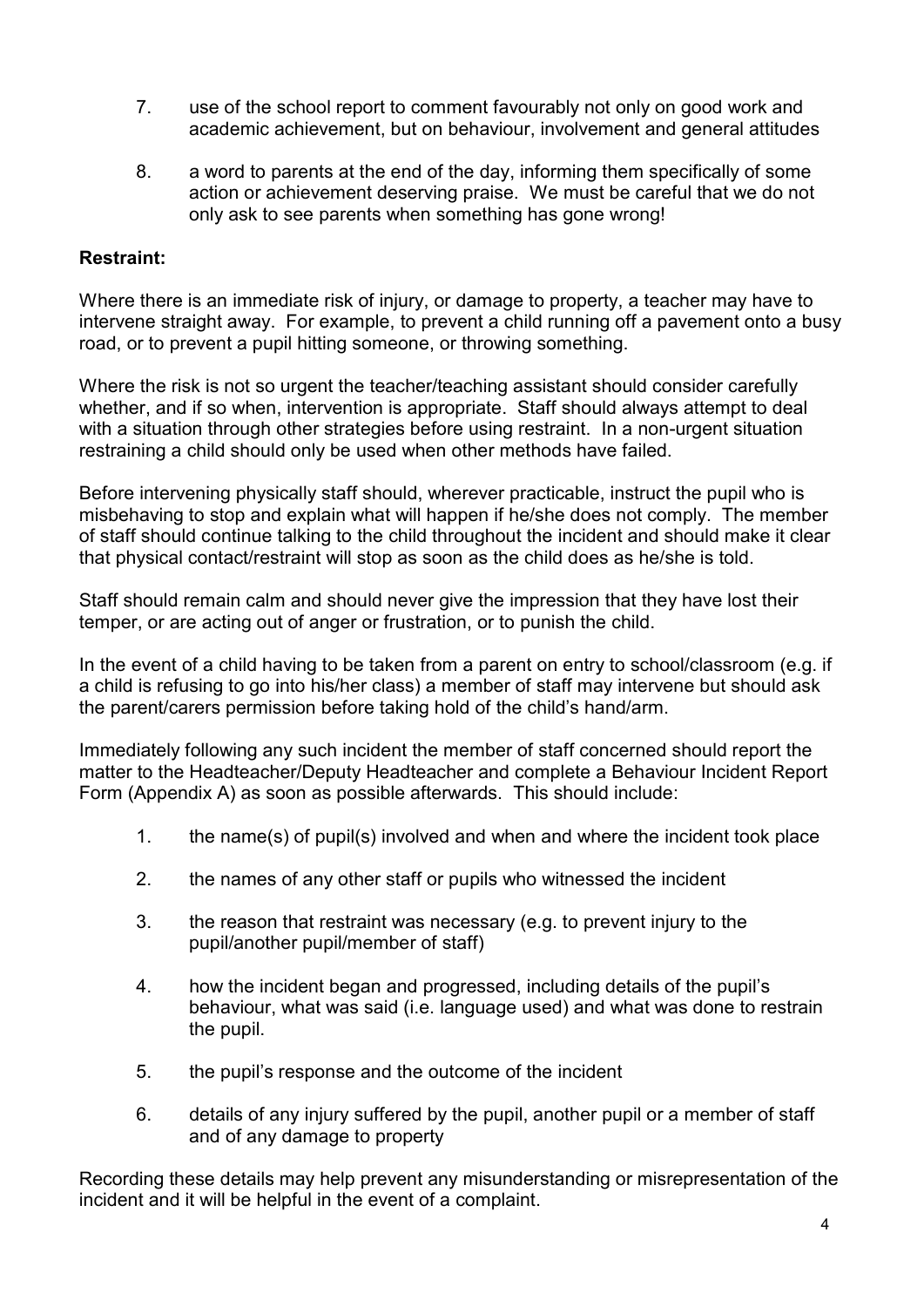Staff must ensure that a copy of the report is placed in the Behaviour Incident file retained in the classroom, and on the child's file in the main office.

# Attitude of All Staff:

The attitude of all staff is of great importance. We ultimately determine the environment in which good staff/pupil relationships can develop. We should set the right example to pupils in matters of dress, punctuality, commitment and attitude. Staff should consider themselves responsible at all times for the behaviour of pupils within sight or sound of them. We must realise that if we ignore unacceptable behaviour, then we cannot expect to have the respect of pupils, or to be able to establish the appropriate relationships in school/class. These relationships call for a high degree of sensitivity.

A teacher's/teaching assistant's influence depends on attitude, character, example, teaching skills and the rapport established with pupils.

#### Bullying (Peer to Peer Abuse)

## Every Pupil Has The Right To Feel Safe And Secure Whilst At School:

The school will endeavour to create a climate of respect and trust in which bullying will not thrive.

There are many definitions of bullying but in most cases it is considered to be:

- 1. deliberately hurtful behaviour (including aggression), which aims to hurt, threaten or frighten someone
- 2. repeated over a period of time
- 3. difficult for victims to defend themselves against

It can take many forms but the three main types are:

- 1. Physical: hitting, kicking, taking belongings
- 2. Verbal: name calling, insulting, making offensive remarks
- 3. Indirect: spreading unkind/hurtful stories about someone

Pupils' understanding of bullying varies with age. Young children confuse bullying with fighting and nasty experiences generally, while older children develop a more mature understanding.

However, we believe that all children have the right to receive their education free from humiliation, oppression and abuse. It is the responsibility of all adults that this takes place in a caring and protective atmosphere.

At Hamp Nursery and Infants' School we take this kind of behaviour very seriously. We ask parents to inform the school immediately if they have any concerns or if their child is experiencing difficulties. All reports are followed up and monitored. The Behaviour Policy is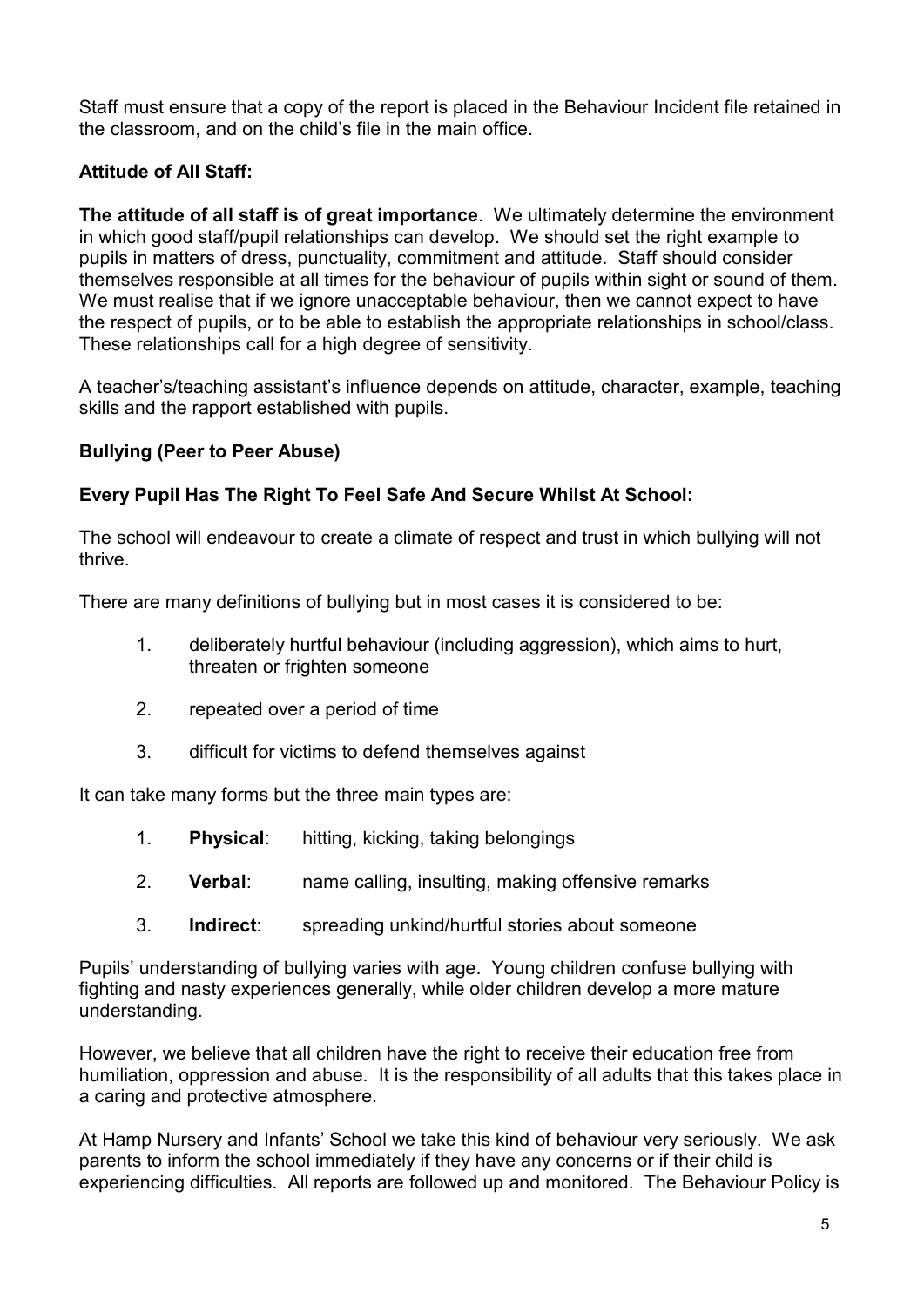applied.

We are determined to create a secure and safe environment for pupils who are in our care. We believe that it is important that children can be confident in the knowledge that they will be protected from bullying behaviour. We will do all that we can to ensure that this is the case.

# The school approach to bullying will include:

- 1. PHSE input on the subject, providing children with strategies for personal protection
- 2. encouraging successful, positive relationships
- 3. encouraging people to value and respect each other
- 4. listening to and understanding the pupil's experiences
- 5. all adults in the school working together
- 6. teaching children to listen to each other
- 7. agreed practices which are consistently applied by all staff in every circumstance
- 8. setting good role models
- 9. maintaining overall supervision of key areas in the school, particularly at playtimes

## Procedures to deal with bullying:

- 1. We will remain calm as reacting emotionally may add to the bully's fun and give the bully control of the situation
- 2. We will take the incident or report seriously
- 3. We will take action as quickly as possible
- 4. We will consider the pupils involved and decide whether the action needs to be private or public
- 5. We will reassure the victim(s) to ensure they do not feel inadequate or foolish and offer concrete help and support
- 6. We will make it plain to the bully that we disapprove strongly of such behaviour
- 7. We will encourage the bully to see the victim's point of view
- 8. Bullying will result in sanctions but staff will be careful to ensure they do not react aggressively or punitively, giving the message that it is acceptable to bully if you have the power